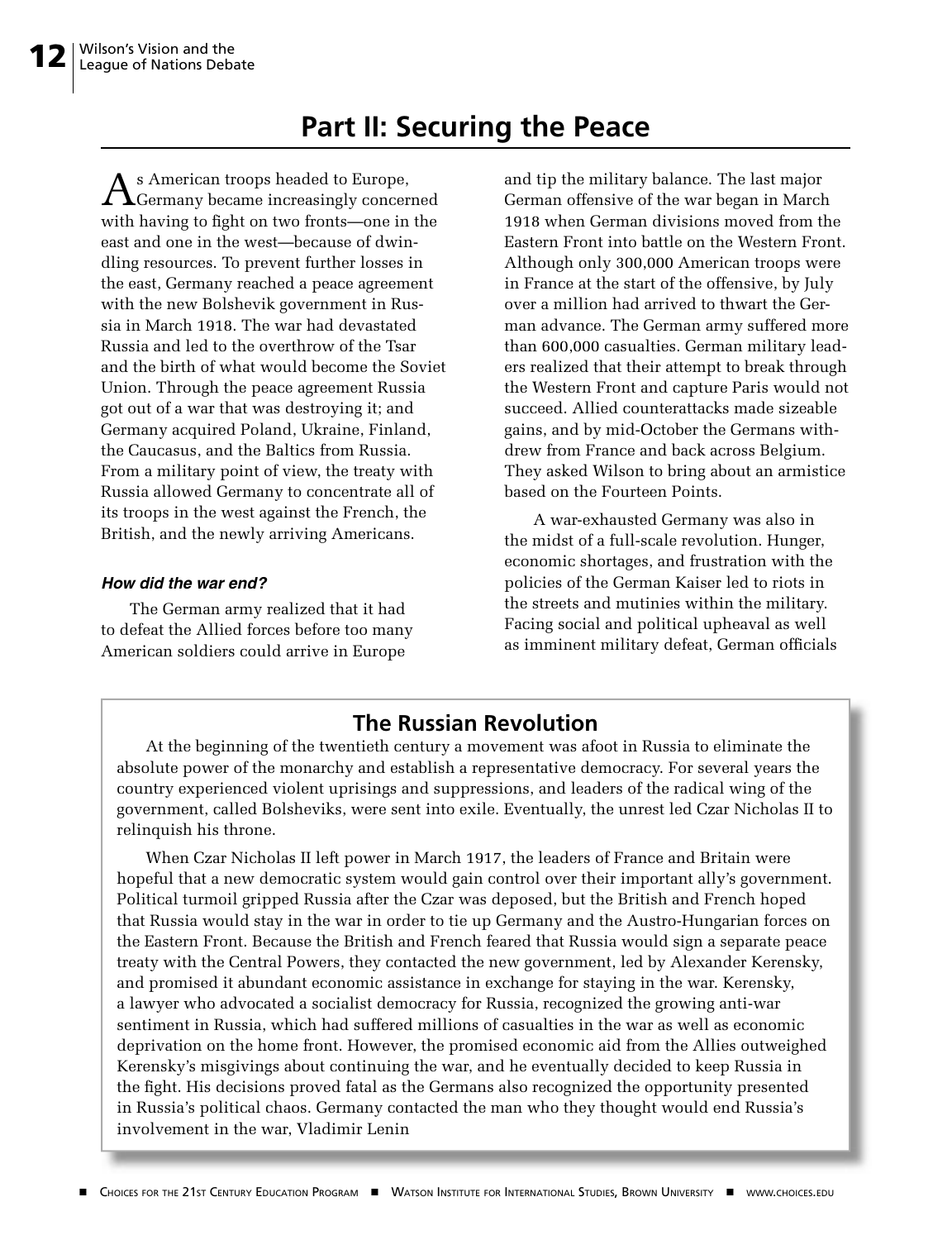agreed to surrender, believing that Wilson's Fourteen Points would be the blueprint for the peace negotiations to be held in Paris.

At 11:00 AM, on November 11, 1918 the guns fell silent after the armistice on the Western Front was signed. Joyous celebrations broke out in Allied cities after the news was announced.

#### *What were the results of the war?*

The number of casualties for both sides was staggering. Nine million soldiers and ten million civilians died. Seven million soldiers were permanently disabled. Additionally, a worldwide influenza epidemic in 1918, worsened by the economic conditions of wartime, killed more than twenty million people.

In addition to the human costs, the war had devastated the economies of the major world powers. The Carnegie Endowment for International Peace estimated in 1920 that the cost of the war totalled nearly \$337 billion (more than \$4.5 trillion today). By the end of hostilities America had \$3.7 billion more in overseas investments than foreign countries

possessed in the United States, due to loans made during the war.

*"England and France have not the same views with regard to peace that we have by any means. When the war is over we can force them to our views of thinking, because by that time they will, among other things, be fi nancially in our hands."* 

—Woodrow Wilson, July 1917

By late 1918, the United States had become the center of international finance, while many other belligerent countries faced bankruptcy. Still, economic advantage would not be the only factor determining the outcome of the scheduled peace conference in Paris in 1919. Wilson would soon learn that national pride, vengeance, and personal intrigue would all play a role in the reshaping of Europe and the world.

#### **Wilson Heads to Europe**

Days before Germany surrendered, the

As the leader of the radical Russian Bolshevik party, Lenin adhered to a belief in a classless utopia based on the writings of Karl Marx. Lenin's Marxist ideology led to his condemnation of the war from its start. Declaring the war to be a "capitalist war" in which the working classes were being sacrificed for capitalists' gain, Lenin was well known to German officials. They arranged for his return from exile to Russia. Lenin immediately attacked the Kerensky government's decision to keep Russia in the war and demanded an end to Russian participation. By October 1917, Russia's continued losses in the war, constant political unrest, and severe economic deprivations forced the Kerensky government to flee. Lenin's Bolsheviks seized control. Maintaining his pledge to end Russia's involvement in the war, the Bolsheviks signed the Brest-Litovsk Treaty with Germany in March 1918 and withdrew from the war. The Allies were outraged over this perceived betrayal and sought to overthrow the Bolsheviks.

British, French, Japanese, and eventually American forces arrived in Russia to support counter-revolutionary efforts against the Bolsheviks. The communist Bolshevik forces clashed frequently with those from the capitalist countries. After suffering over two hundred deaths the American forces withdrew from Russia in early 1920. The Communist Party succeeded in establishing the Soviet Union after a bloody civil war.

Wilson's decision to intervene in Russia, although halfhearted in scale and scope, convinced Lenin and the Bolsheviks that capitalist countries were intent on destroying their government. The ideological conflict between the new Soviet government and the nations to its west had begun and the seeds of the Cold War had been planted.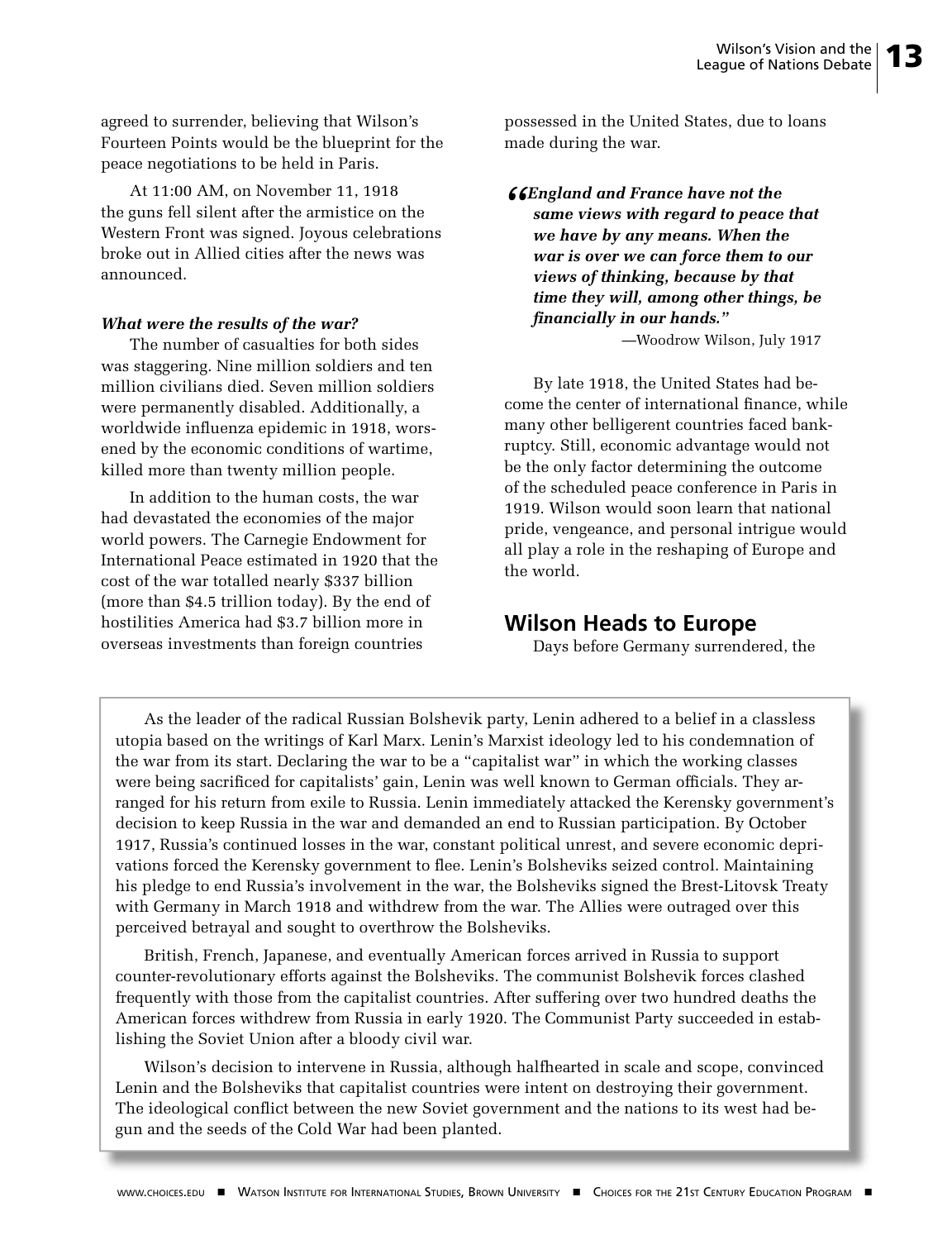United States held midterm elections. Campaigning for fellow Democrats, President Wilson asked the American public to elect a Democratic Congress in order to strengthen his hand in the postwar peace negotiations. Wilson also knew that any peace treaty he signed would need two-thirds of the Senate's approval for ratification.

Unfortunately for Wilson, the election results gave the Republicans a majority in both the House and the Senate. Wilson's old political rival, Republican Senator Henry Cabot Lodge of Massachusetts, became chairman of the Senate Foreign Relations Committee—a position from which he could wield great influence over any treaty vote.

#### *Why did domestic politics make Wilson's participation in the Paris Peace Conference difficult?*

 Wilson knew he would need Lodge's help to ratify any treaty, but his personal hatred of Lodge, their political differences, and his wounded pride over the midterm election losses prevented him from seeking Lodge's cooperation. Wilson refused to name Lodge, or any other prominent Republican, to the

American delegation to the upcoming peace conference in Paris. (Wilson did bring one less powerful Republican with him.)

Other factors contributed to Wilson's political difficulties. When Wilson asked George Creel, the head of the Committee on Public Information, to accompany him to Paris, members of the press and the Senate accused the president of conspiring to censor and shape the information that would be coming from Paris.

Some members of the government and the press questioned the legality of Wilson's trip. They wondered if a sitting president could be out of the country for several months, as the Constitution only allowed the vice-president to assume the reins of power following a president's death, not in his absence. Wilson insisted that his presence at the conference was necessary to ensure that his Fourteen Points Peace Plan would be enacted as he had envisioned it.

When Wilson and his handpicked delegation set sail for Europe and the peace conference in December 1918, the political relationship between Wilson and the Republican Congress was very strained. Ratifying an

> ambitious treaty like the one Wilson hoped to create and bring home would be a struggle. However, Wilson would soon learn how difficult even the drafting of such a treaty might be.

## **Wilson in Paris**

"Honor to Wilson the Just," read the banner that stretched across one Parisian street as Woodrow Wilson and the American peace delegation arrived in France. Wilson was extremely popular among the war-weary European people. They had read his Fourteen Points Peace Plan before his arrival and had



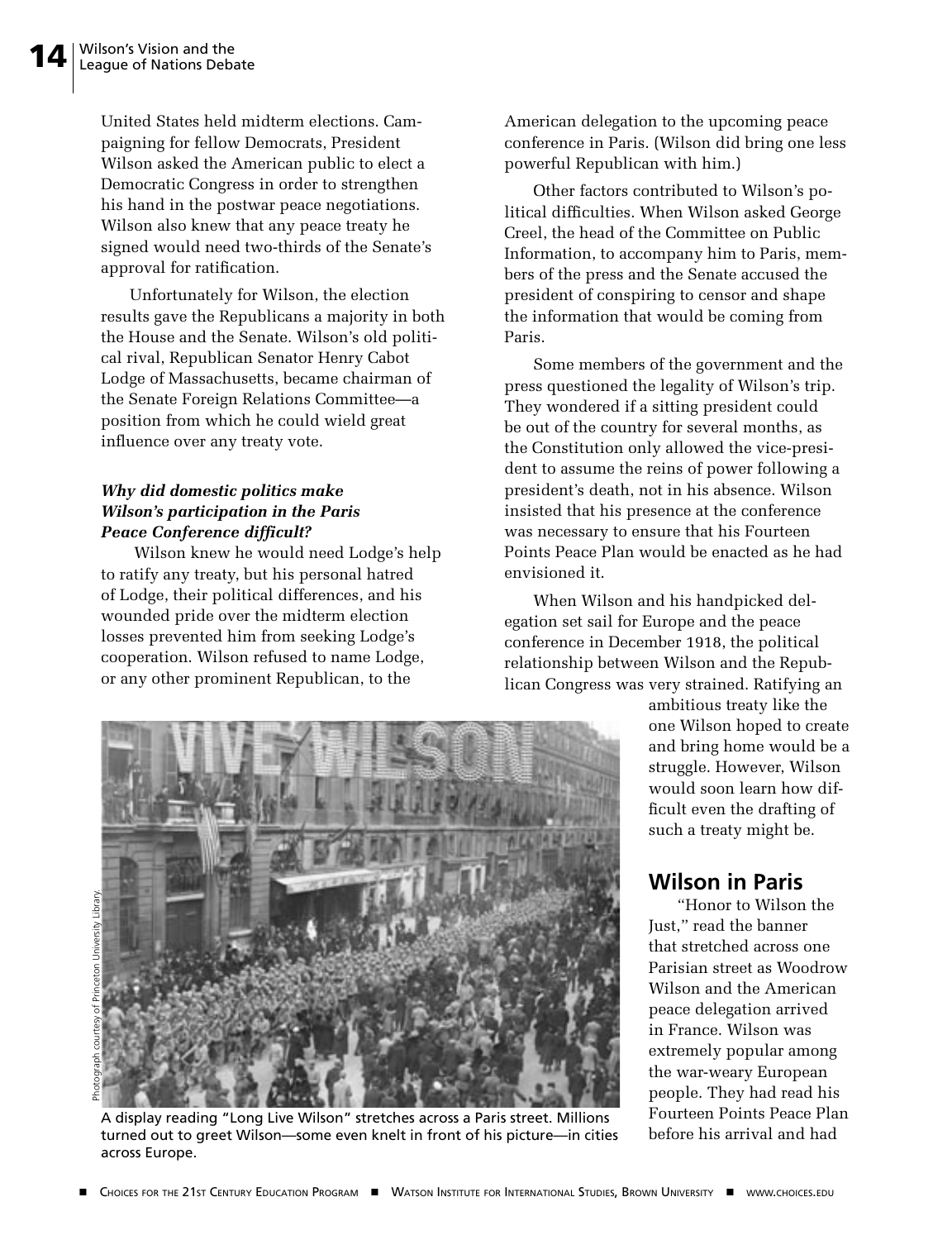found hope in its terms and the new ideas.

*"When President Wilson left Washington [for the peace conference] he enjoyed a prestige and moral influence throughout the world unequalled in history."* 

 —British economist and conference delegate John Maynard Keynes, 1919

Tens of thousands of people journeyed to Paris 扁 from around the world to witness the start of the peace conference. Many traveled to Paris hoping to represent their country's desires in the postwar era. Nationalists from Asia, Africa and the Middle East arrived hoping to secure their groups' independence. They were emboldened by Wilson's calls for "self-rule" in his Fourteen Points.

While ordinary citizens held Wilson in high standing, European leaders at the conference on the whole did not. The four years of war on European soil led European leaders to envision a postwar Europe much differently than Woodrow Wilson. These different views were soon to clash when the leaders of the United States, Great Britain, France, and Italy met behind closed doors to negotiate the treaty.

Paris in January 1919 was filled with reminders of the war at every turn. Piles of rubble remained where German artillery shells had fallen. The famous stained glass windows of the Cathedral of Notre Dame remained in storage, replaced with unremarkable yellow panes of glass. Refugees and limbless soldiers filled the streets while victory flags flew in the breeze. Neither the British nor the Americans had wanted the peace conference to be in Paris (they would have preferred a location in a neutral country with a less charged atmosphere), but from January to June 1919 the delegates met there and hashed out the treaty.



The Big Four: Lloyd George, Orlando, Clemenceau, and Wilson.

#### *fficult enough at best to make a just peace, and it will be almost impossible to do so while sitting in the atmosphere of a belligerent capital."*

—Wilson's Personal Advisor Colonel Edward House

#### *Who participated in the peace conference?*

In December the French foreign minister sent invitations to every country that could be considered on the Allied side to participate in the conference. Representatives from over thirty nations came to Paris in January with the expectation that they would play a role in the proceedings. For the most part, however, matters were decided by the Big Four: President Wilson; Premier Georges Clemenceau of France, Prime Minister David Lloyd George of Great Britain, and Prime Minister Vittorio Orlando of Italy. Neither Germany nor Russia was allowed to participate in discussions. French anger and resentment over its war losses kept Germany out while all of the Big Four feared and distrusted Lenin's new Russian Bolshevik government and kept it away from Paris.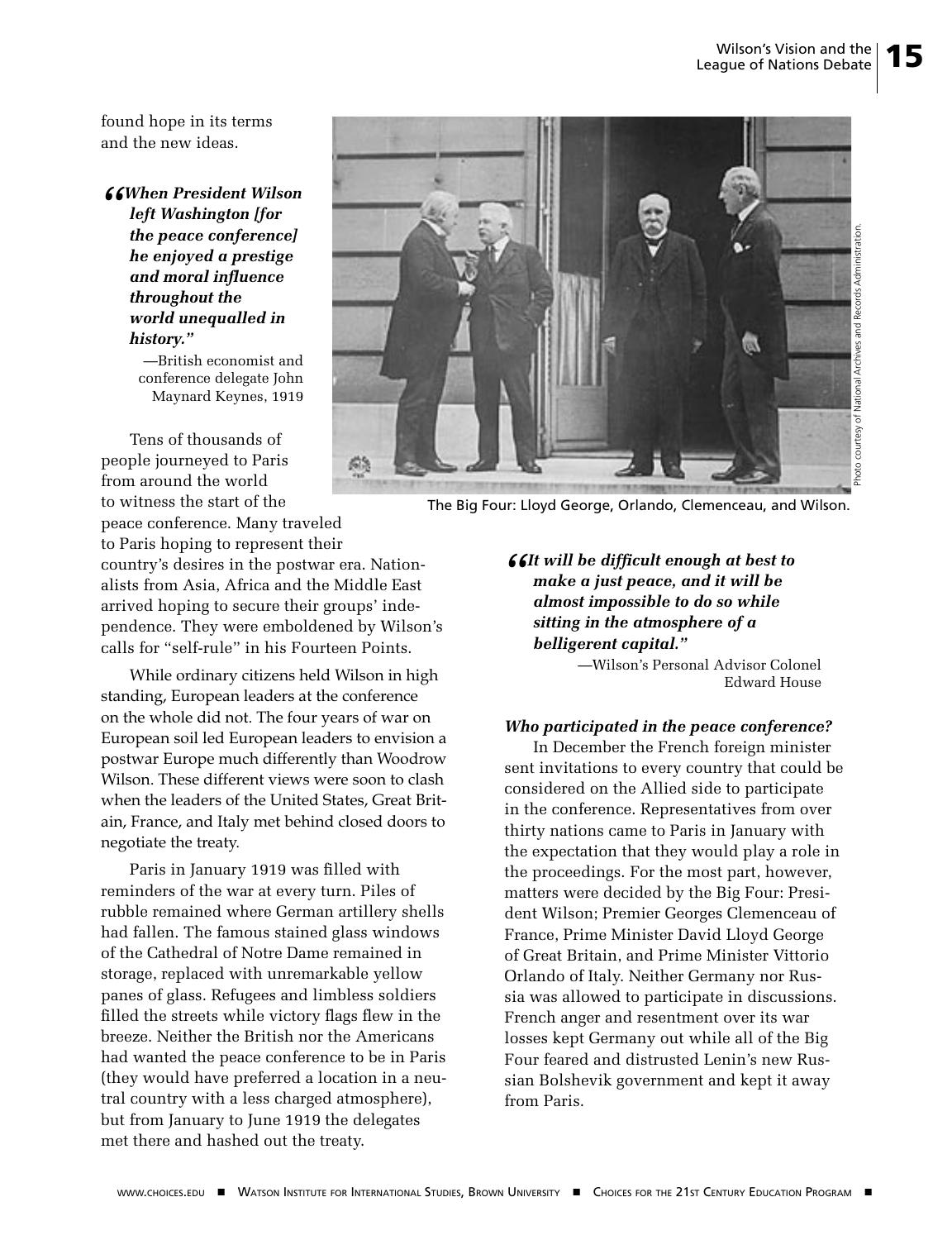#### *How was the treaty written?*

Wilson came to Paris with the hope that his Fourteen Points would be turned into reality. So did the Germans who, in large part, had based their decision to surrender on their belief that Wilson's Fourteen Points would form the basis of any peace settlement. The other three members of the Big Four did not share Wilson's vision for a "peace without victory" in which the settlement would neither give nor take anything from the winners or losers. In fact, Clemenceau reportedly referred to the Fourteen Points as "the Fourteen Commandments" and sarcastically remarked that "even the Almighty only had Ten." Wilson soon realized that he would have to compromise in order for the conference to produce a peace agreement.

Although the representatives from other nations met frequently, their role in the proceedings was limited. A preliminary meeting of the Big Four, their foreign ministers, and their Japanese counterparts took place on January 12th, one day after Wilson arrived in Paris. They decided that they would be in charge of the majority of the decision-making; smaller nations were not invited to take part in the major decisions. They appointed specialized commissions, however, to investigate specific problems such as the organization of a general association of nations and the drafting of its covenant; reparations; the determination of responsibility for the war and methods of preventing a renewal of fighting; financial and economic questions; naval and military issues; and territorial questions, as well as others.

In late January one of these commissions, made up of both big and small nations, met to address the formation of a League of Nations, one of Wilson's Fourteen Points. The group worked steadily, and within two weeks had drafted a covenant for the League of Nations. At the same time other commissions worked on other parts of what came to be known as the Treaty of Versailles. While not everything was settled after these first meetings, a basic outline emerged.

The Treaty of Versailles included provisions to end the war officially as well as a covenant for the future League of Nations. All of the delegations sent home copies of the draft covenant in mid-February so that their governments might make comments.

#### *How did Senators react to the covenant?*

Wilson knew the specifics of the League of Nations Covenant would face resistance at home in the Senate. He left Paris on February 15, 1919 during the conference's mid-winter

## **The Scene of Initial Deliberations**

The Americans, French, British, Japanese, and Italians met at the French foreign ministry building in a room filled with carved-wood paneling and tapestries from the seventeenth century. The representatives were very deliberately seated. Clemenceau, the host, sat in front of a large fireplace in an armchair. The British and the Americans sat side by side, and the Japanese (who were later relegated to a lesser role) and the Italians were seated in the corner. Even the chairs themselves were based on political status. Lesser advisors were seated in small chairs while the prime ministers and foreign ministers sat in more comfortable, high-backed chairs. Wilson, the only head of state, sat in a chair that was a few inches higher than the rest of the group.

The group often met three times a day, dealing with various issues and listening to petitioners sometimes into the evening. As the sky grew dark in the evening, aides turned on the electric lights and drew the green silk curtains. Although the already hot room grew even hotter, the French were horrified by the suggestion of opening the windows. Observers noted that the Big Four were frequently distracted. Wilson often stood to stretch his legs, Clemenceau gazed distractedly at the ceiling, and Lloyd George chatted and told jokes to those sitting near him. Almost every one fell asleep during the deliberations at one time or another, except apparently Wilson.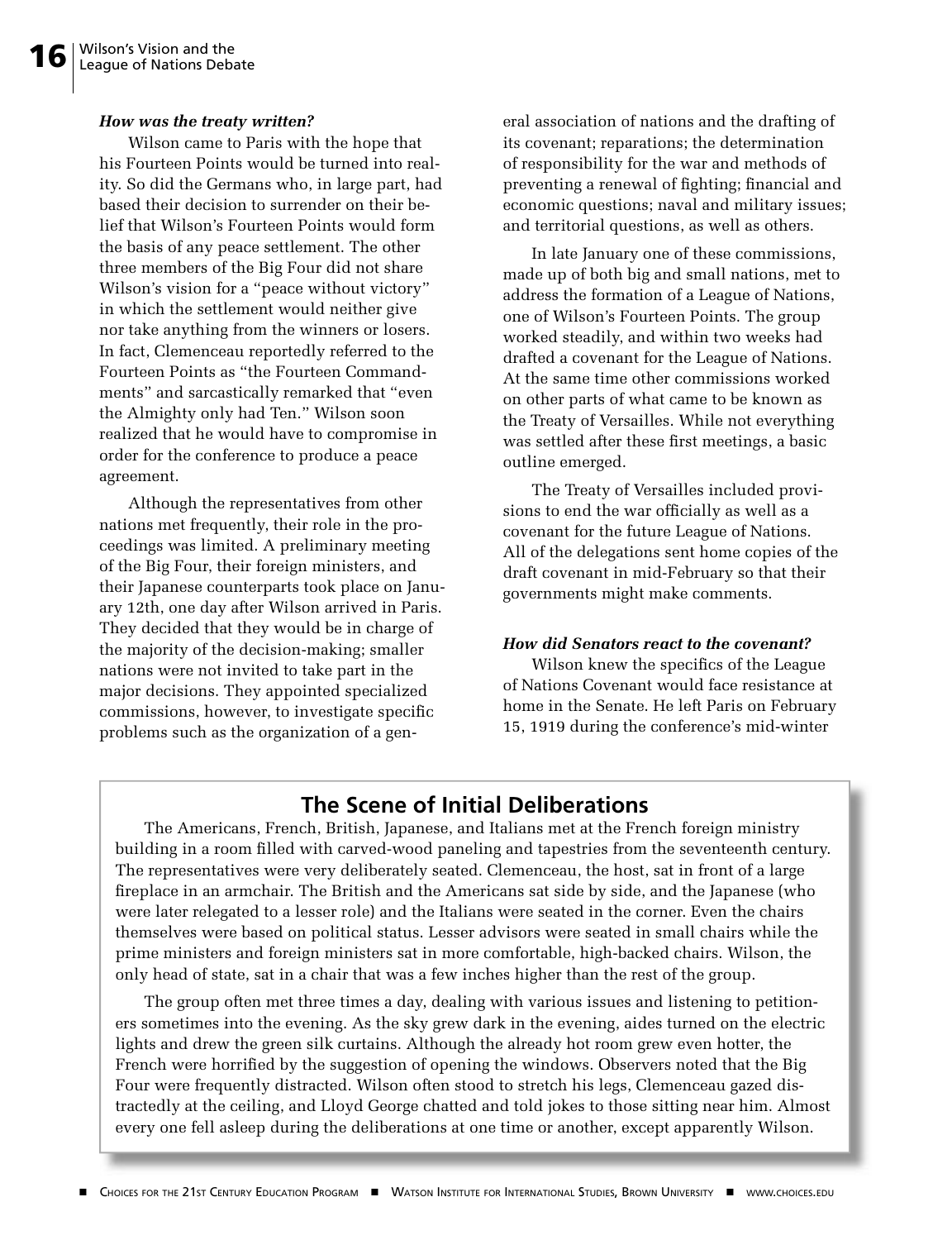break. When he arrived in Boston on February 24, 1919, Wilson gave a speech promoting the League of Nations and the progress being made at the Paris Peace Conference. He provided the audience with copies of the draft covenant for the League of Nations. The Senators, who were the ultimate decision-makers, noted this move with annoyance. They had expected to see the draft convenant before the public.

Wilson invited members of the Senate and House committees on foreign affairs to dine with him at the White House two nights later, where he provided them a draft of the entire proposed covenant of the League. Some Republican Senators thought that the League of Nations would threaten the Monroe Doctrine (designed to limit European involvement in North America) as well as diminish the freedom of the United States to choose how it wanted to act overseas. The United States, Wilson replied, should relinquish some of its sovereignty to benefit the world community. Many of his guests did not agree.

#### *What was Article X of the League of Nations Covenant?*

 At the heart of the covenant was Article X which spelled out the new "collective security" arrangements. Many felt that Article X would obligate the United States to intervene overseas. Article X stipulated that the territorial integrity of the borders drawn at Versailles would be respected by all and that the League of Nations would act to maintain them against aggression. The League would safeguard these new postwar borders through economic sanctions as well as through the use of military force. Wilson saw this approach as a moral and responsible move away from the traditional power politics that had led to the catastrophic destruction of the Great War.

#### *"The Members of the League undertake to respect and preserve*

*as against external aggression the territorial integrity and existing political independence of all Members of the League. In case of any such aggression or in case of any*  *threat or danger of such aggression the Council shall advise upon the means by which this obligation shall be fulfilled."*

> —Article X of the Covenant of the League of Nations

On the day before Wilson returned to Paris, Senator Lodge circulated a document to his colleagues stating that he rejected the draft covenant. He asked that the peace conference set aside the question of the League of Nations until the completion of a peace agreement with Germany. Thirty-nine Senators signed the document indicating their agreement with Lodge's statements. This was more than enough signatures to deny Wilson the twothird's majority needed to ratify the treaty.

#### *What did Wilson find when he returned to Paris?*

Wilson would also find opposition back in Europe. Wilson returned to Paris after the break to find that Canadian Prime Minister Borden also had concerns about Article X. The prime minister argued that Article X would violate a state's sovereignty and "national aspirations" and that it could draw a country into distant conflicts. In spite of the opposition at home and abroad, Wilson preserved Article X, although he did make some changes to the covenant to appease his political opponents at home. Among these changes was an amendment that ensured that the Treaty of Versailles and the League of Nations Covenant would not render the Monroe Doctrine invalid.

#### *Why did the rest of the Big Four resist Wilson's calls for self-rule?*

Often forced to compromise, President Wilson watched his ideas about "open diplomacy" and a just peace evaporate as the other members of the Big Four insisted on terms that guaranteed their countries' security and economic concerns first.

Wilson's desire to promote self-rule was overwhelmed by France, Italy, Japan, and Britain's determination to maintain their colonial holdings and acquire new ones from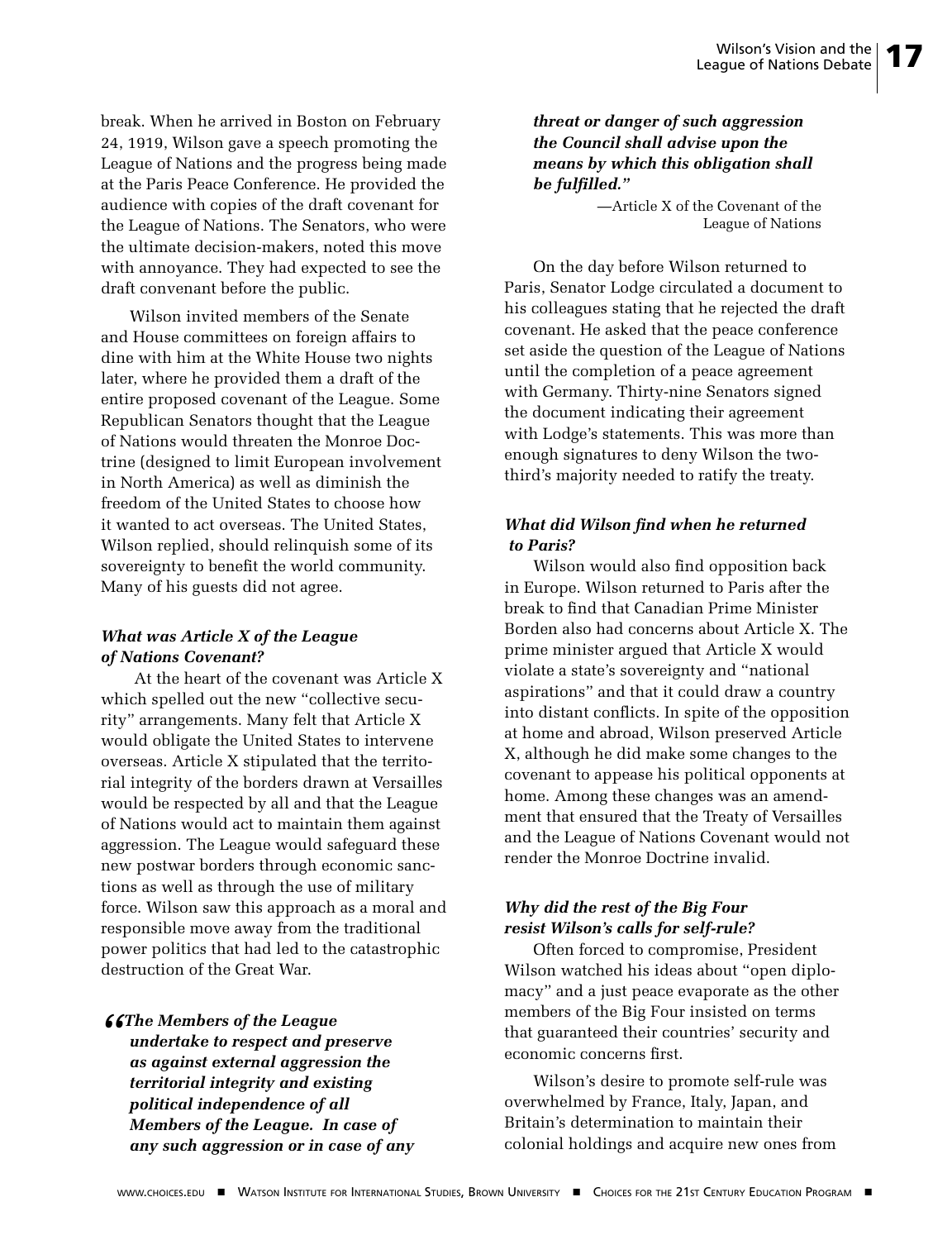the conquered Central Powers. The Italians were particularly determined to leave Paris with the acquisition of two cities: Fiume and Trieste on the Dalmatian coast. A disagreement

erupted, culminating in Orlando's departure from the peace conference. Though ultimately Orlando returned to the conference and Wilson was not forced to compromise on these

issues, this incident was one example of the challenging struggles Wilson faced throughout the negotiations.

Wilson did reach a compromise involving self-rule when the concept of "mandates" was established. Seen as an intermediate step for groups on the way towards eventual self-rule, the mandate system called for the Allied Powers to secure control over some of the former territories of the Central Powers in an effort to "prepare" the native inhabitants for eventual independence. Millions of colonized people came away frustrated by the lack of independence written in the treaty but still inspired by the promise of eventual self-rule.

Wilson was more successful in promoting

self-rule in Eastern Europe where a multitude of new states were created out of the defeated monarchies. Poland, Czechoslovakia, the Baltic states, Yugoslavia, and others gained

# **Wilson's proposals, once set forth, could not be recalled."**

*—Chinese leader Sun Yat-sen, 1924*

independence. Still, many ethnic groups felt the new borders created by the treaty were unjust, especially those who became a minority in the new states. This resentment was

particularly acute among ethnic Germans who now found themselves in the new states of Poland and Czechoslovakia.

#### *What was the German reaction to the terms of the treaty?*

The treaty also forced Germany to accept the blame for the war and to pay extensive reparations for Allied losses. In addition, the treaty reduced Germany's European territory by 10 percent, confiscated all of German colonial territories, and reduced the German military to one hundred thousand men who could only maintain order within Germany's territory. The French-German border region of Alsace-Lorraine was returned to France and a demilitarized zone was established along their

> border to placate French concerns over a revitalized Germany.

When the Big Four summoned German officials to read the surrender terms in late May, the Germans balked when they saw that the terms contained few of Wilson's original Fourteen Points. Feeling betrayed, they hesitated before agreeing to the terms, but signed after the Allies threatened to resume the war if they failed to comply.



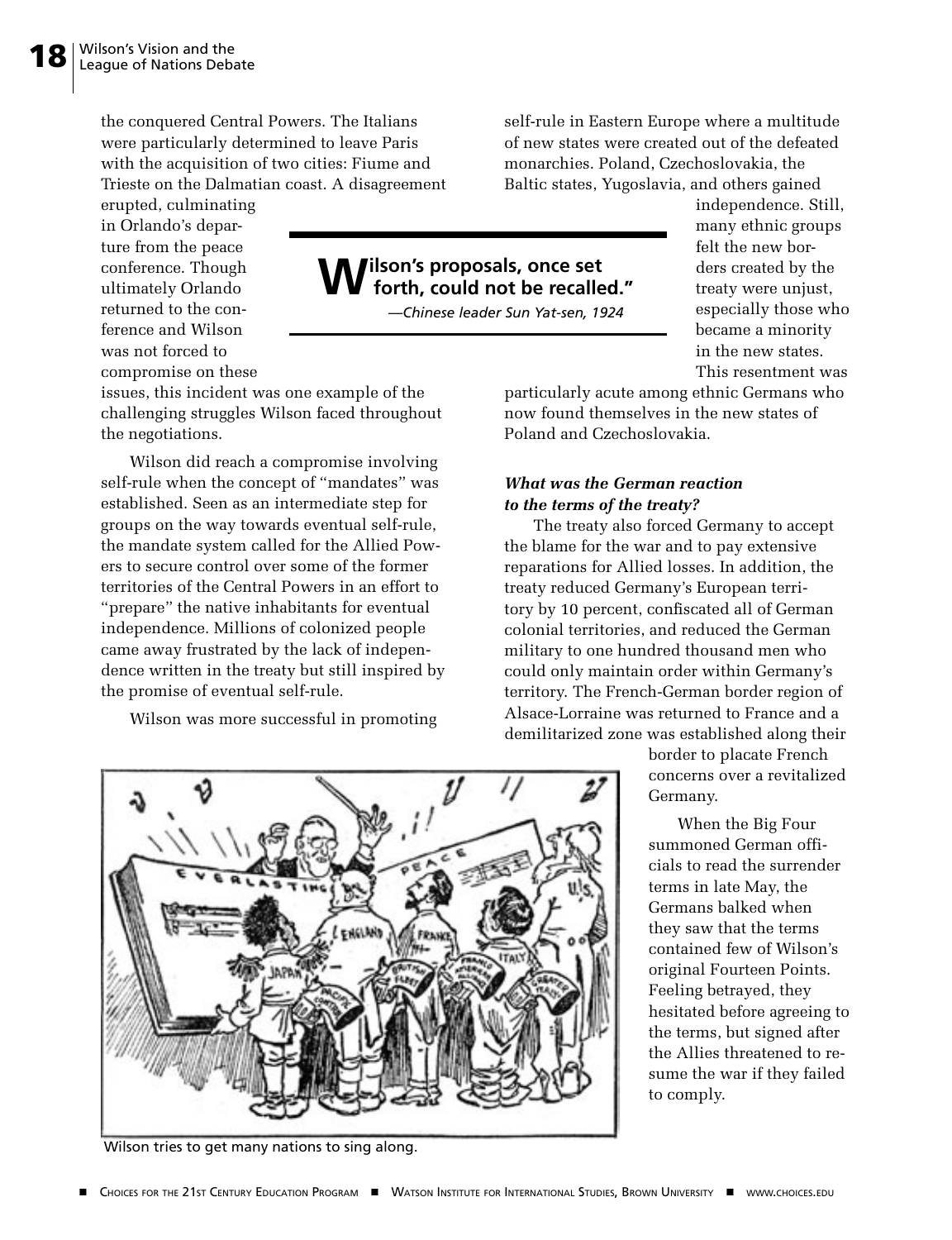#### *When was the Versailles Treaty finally signed?*

On June 28, 1919, thirty-two nations, including France, Great Britain, Italy, Germany, and the United States signed the Treaty of Versailles. The signing took place in the Hall of Mirrors at the Palace of Versailles, five years to the day after the assassination of Archduke Franz Ferdinand. More than one hundred nations' representatives looked on. The Great War was officially over. Four other treaties dealing with the defeated powers emerged from the Paris Peace Conference: the Treaties St. Germain



Hundreds of people watched as the Treaty of Versailles was signed in the Hall of Mirrors.

(Austria), St. Trianon (Hungary), Neuilly (Bulgaria), and Sevres (Turkey). The other treaties were written by officials who followed the principles of the Treaty of Versailles. The four other countries lost land, had to disarm, and were forced to pay reparations.

#### *What were Wilson's views on the League of Nations?*

The terms of the Treaty of Versailles were harsher than Wilson had hoped. Nevertheless he felt that the most important outcome of the treaty was that it established the League of Nations. To achieve that goal he had been forced to compromise on some of his fourteen points. But he believed his compromises had paid off when the conference participants unanimously agreed on the Covenant of the League of Nations. The covenant reflected Wilson's ideas about security, the arbitration of international disputes, the reduction of armaments, and open diplomacy. The covenant also established a Council, of which Wilson hoped the United States would be a permanent member. The signatories pledged to seek peaceful resolutions to disputes and to assist each other in the case of aggression—an idea referred to

as "collective security." Most importantly, Wilson believed the League would dramatically reduce the likelihood of another great war.

Wilson's faith in the power of the new League of Nations was total. He believed the League would serve as a safety valve that would examine and adjust any disputed terms of the treaty settlements. If the new borders agreed on at Versailles were not perfect, the League would adjust them. If the peace terms had flaws, the League would correct them.

#### *What did the other members of the Big Four think about the League?*

Lloyd George, who had been recently reelected under the slogan "Make Germany Pay," knew that the British public supported the idea of the League. He knew that returning to Britain without a League of Nations would be disastrous politically.

#### *"They [the British people] regard with absolute horror the continuance of a state of affairs which might again degenerate into such a tragedy."*

—David Lloyd George